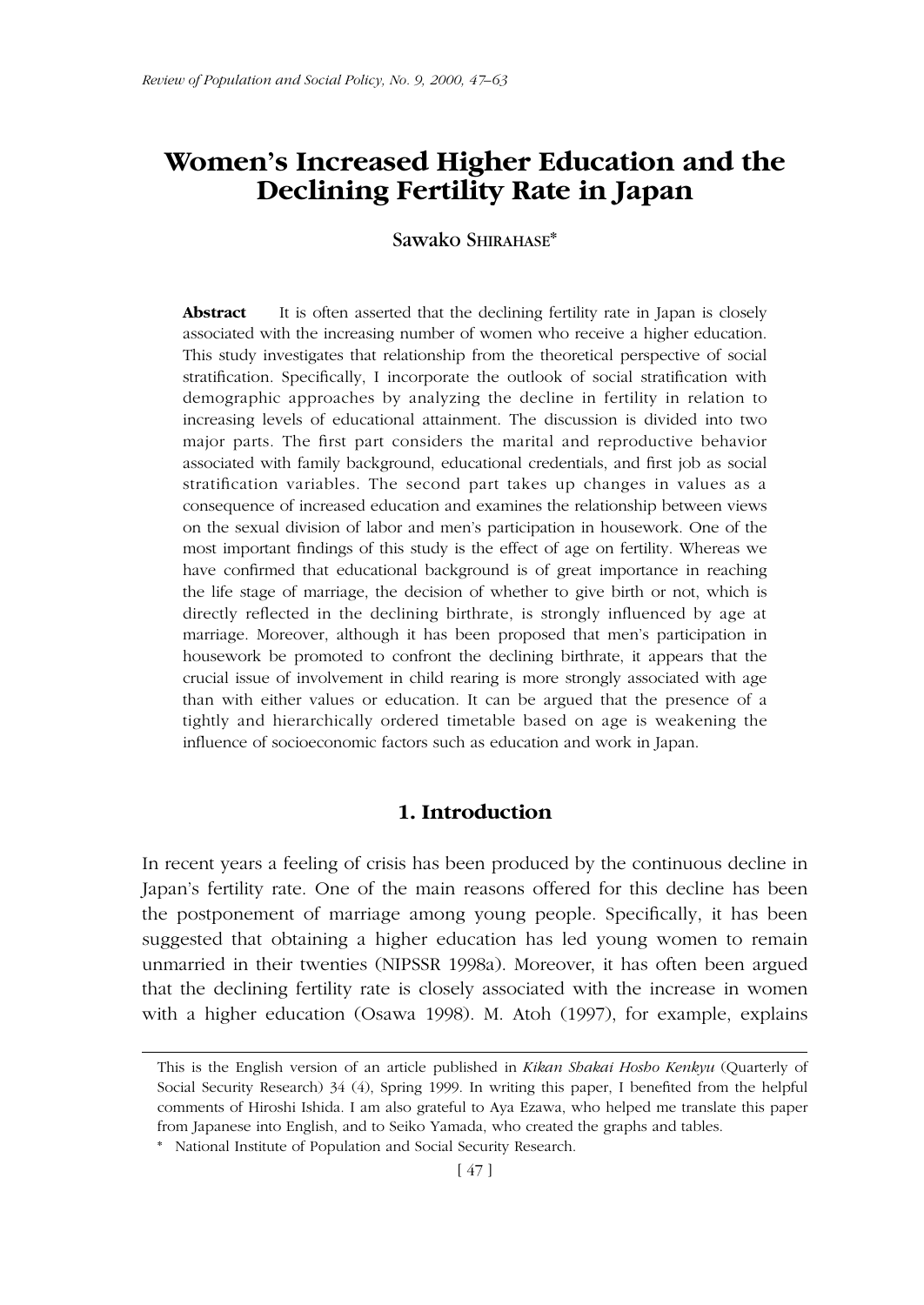that the growth of higher education after the 1970s resulted in increased opportunities for women to work outside of the home, especially in professional jobs, along with a change in social values and contributed to the increase in unmarried singles in their twenties. C. Ueno (1998), however, denies the direct relationship between increased higher education and the postponement of marriage, suggesting that female graduates of junior colleges or universities do not necessarily pursue a career (p. 48). Nevertheless, the higher educational attainment among women is frequently believed to be a key factor in Japan's declining fertility. What is the relationship between women's increased education and fertility?

My main concern in this study has been to investigate the relationship between the growth of women with a higher education and the decline in the fertility rate from the theoretical perspective of social stratification. Specifically, I have incorporated the outlook of social stratification with demographic approaches by examining the decline in fertility in relation to increasing levels of educational attainment. Instead of treating this decline as an issue affecting women in general, I will analyze it as it relates to the increasing number of women who have a higher education, i.e., the problem of change in the distribution of social attributes. In considering the influence of higher education on reproductive behavior, it is necessary to closely investigate the question of whether higher education has a direct effect on fertility or whether it is an indirect effect of other socioeconomic parameters, such as social class or work status. One can further ask whether, rather than educational background itself, the influence of one's family background is a key factor, since people with a higher socioeconomic standing will more easily attain higher levels of education than those who do not enjoy this advantage. Finally, there is the question of whether differences in occupational status achieved through higher education (e.g., professional work versus unskilled manual labor) influence reproductive behavior and whether educational attainment has, via work, an indirect effect on reproductive behavior.

In addressing these questions, I examined in detail the influence of women's educational attainment on their reproductive behavior after completing their education. This study is divided into two major parts. The first part discusses marital and reproductive behavior associated with family background, educational credentials, and first occupation as social stratification variables. The second part takes up changes in values as one of the consequences of increasing educational attainment and considers the relationship between views on the sexual division of labor and men's participation in housework.

Before beginning the main analysis, let us take a look at the time-series changes of women's rate of advancement to senior high school, junior college, and university, and the total rate of fertility with a macro perspective (Figure 1). Enrollment of women in senior high school increased dramatically in the 1960s,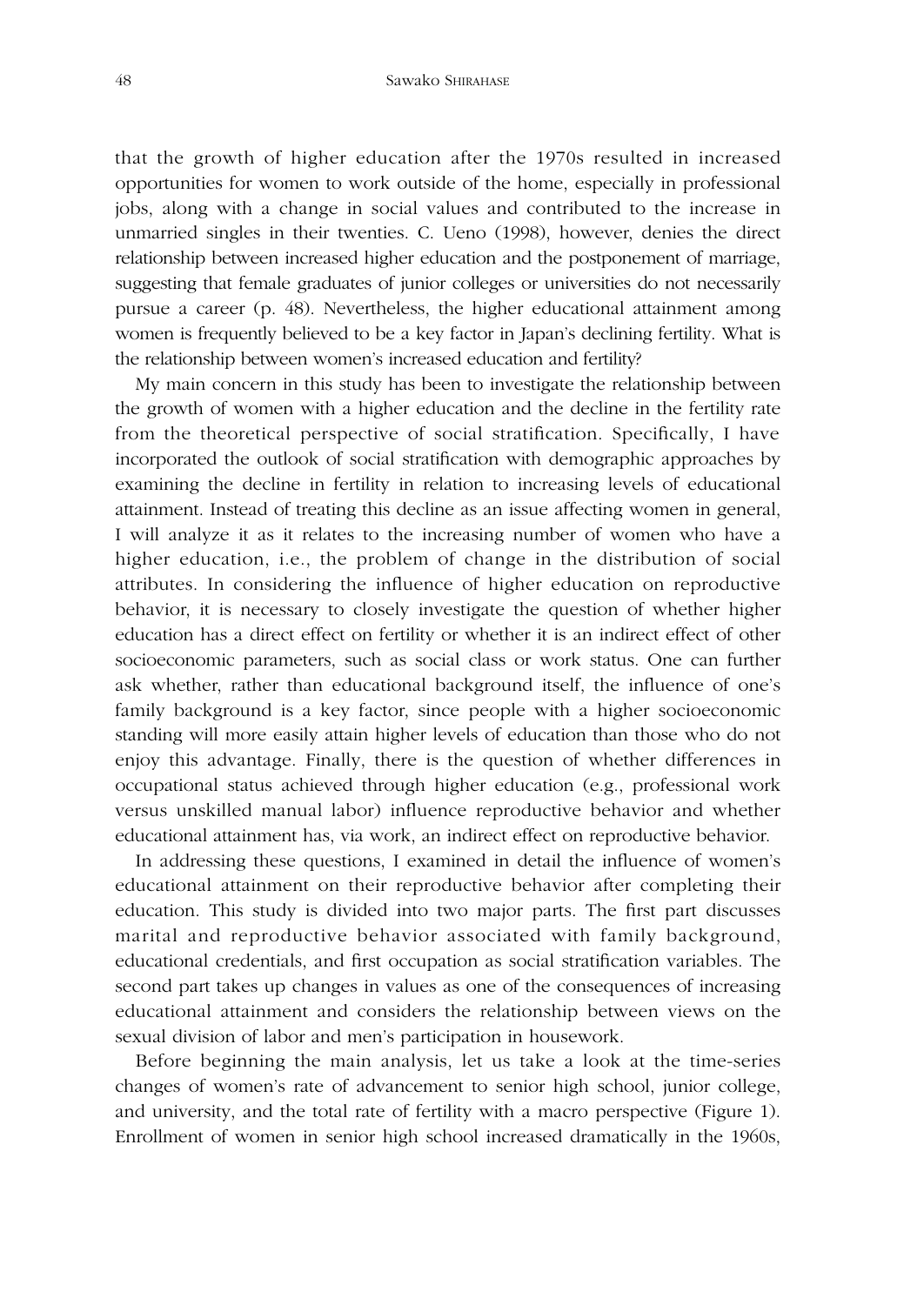and by the end of that decade it even exceeded the rate for men by one point; from 1975, the advancement rate surpassed 90 percent and gradually rose to 97 percent by 1997. By the late 1990s, then, almost all young women entered senior high school after completing their compulsory education (junior high school). At the university level, the rate of women's enrollment almost doubled between 1970 and 1975 (from 6.5 % to 12.5 %) and continued to increase slowly; between 1993 and 1997 the rate increased by 7 points. Between 1965 and 1975 the rate of enrollment in junior colleges, which constituted an important part of women's higher education in Japan, tripled (from 6.7 % to 19.9 %), widening the difference between the rates of advancement to junior colleges and universities—in 1975, 19.9 percent versus 12.5 percent. Later, enrollment increased in the form of a gentle curve. By 1996, however, the rate of advancement to universities surpassed that to junior colleges; in 1997, enrollment in universities reached 26.0 percent, as opposed to 22.9 percent in junior colleges. In this way, women's attainment of a higher education increased rapidly between the late 1960s and early 1970s, and since the 1990s there has been a remarkable increase in advancement to a university.

Throughout this period Japan experienced a sharp decline in the total rate of fertility. After a sudden downswing in the early 1950s, the birthrate continuously declined until the mid-1980s, when it began to drop rapidly, and by 1997 it fell to 1.39 (NIPSSR 1998a). Since the latter part of the 1980s, the birthrate has been declining specifically in inverse proportion to the increase of women's



Figure 1 Trends in women's school enrollment and the total rate of fertility, 1950–1996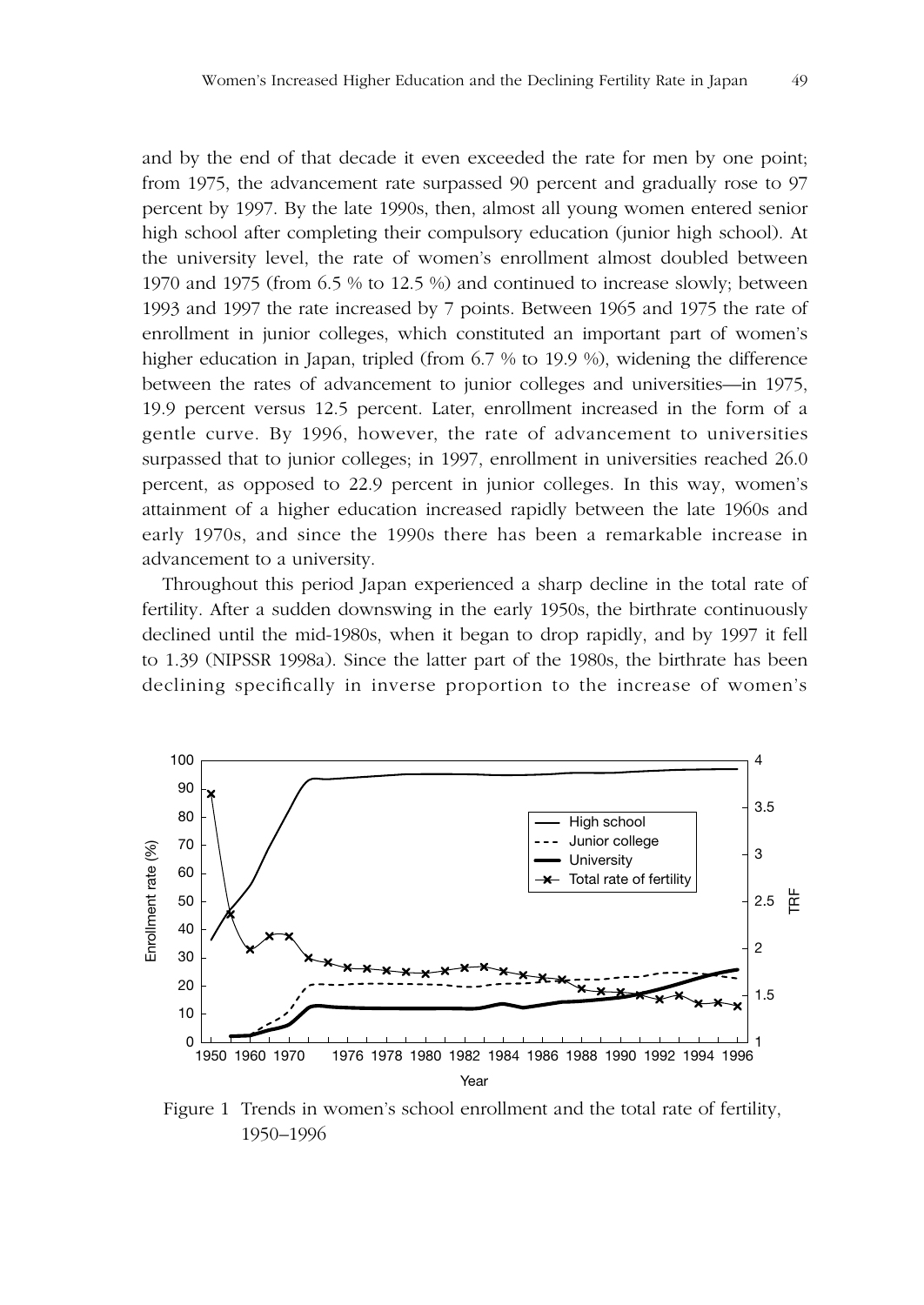advancement to a university. In light of these findings, it is plausible to suggest that there is a relationship between the increase in women's access to a higher education and the decrease in the fertility rate.

## **2. Data and Variables**

This analysis is based on data from the 1995 Social Stratification and Mobility (SSM) survey.<sup>1</sup> Although the survey was not designed primarily to constructed to make a demographic analysis, it has the advantage of including high-quality variables on social stratification. For this reason, the survey data enable us to consider the decline in the fertility rate within the framework of social stratification.<sup>2</sup> The SSM survey consists of a three-part questionnaire. The first half of this discussion analyzes mainly part A, which provides the variables on work history; the second half examines the sexual division of labor based on information supplied in part B. In this study, family background which is derived from the father's primary work, the respondent's first job, and the spouse's job at the time of marriage are included as stratification variables and are operationalized according to the EGP category (Erikson, Goldthorpe, and Portocarrero 1979). The EGP category is a comprehensive indicator of social status, as it takes into account not only the type of occupation but also employment status, firm size, and managerial status. It consists of six categories of work: (1) professional and managerial, (2) nonmanual, (3) self-employed, (4) agriculture (including self-employed and family workers), (5) skilled manual, and (6) semi-skilled and non-skilled manual.

Educational qualifications are classified into three categories: university and junior college graduates, senior high school graduates, and junior high school graduates. In the 1995 SSM data, the proportion of female university graduates was no more than a solid third, while graduates of junior colleges constituted 61 percent of women with a higher education. Therefore, of the women considered in this study, a majority of those in the first category were junior college graduates.

To examine the time-series change in the number of women with a higher education and the declining birthrate, I have created four categories of age cohorts and two categories of marital cohorts. The four age cohorts consist of women born between (1) 1925 and 1935, (2) 1936 and 1945, (3) 1946 and 1959, and (4) 1960 and 1975; the two marital cohorts comprise women who married before 1970 and women who married after 1971.

<sup>&</sup>lt;sup>1</sup> I received permission from the SSM Survey Committee to use the 1995 SSM data. On this occasion, I would like to express my gratitude to the committee.

<sup>&</sup>lt;sup>2</sup> The data on marriage reflect marital status at the time of the SSM survey—i.e., present marriage, which does not necessarily mean first marriage.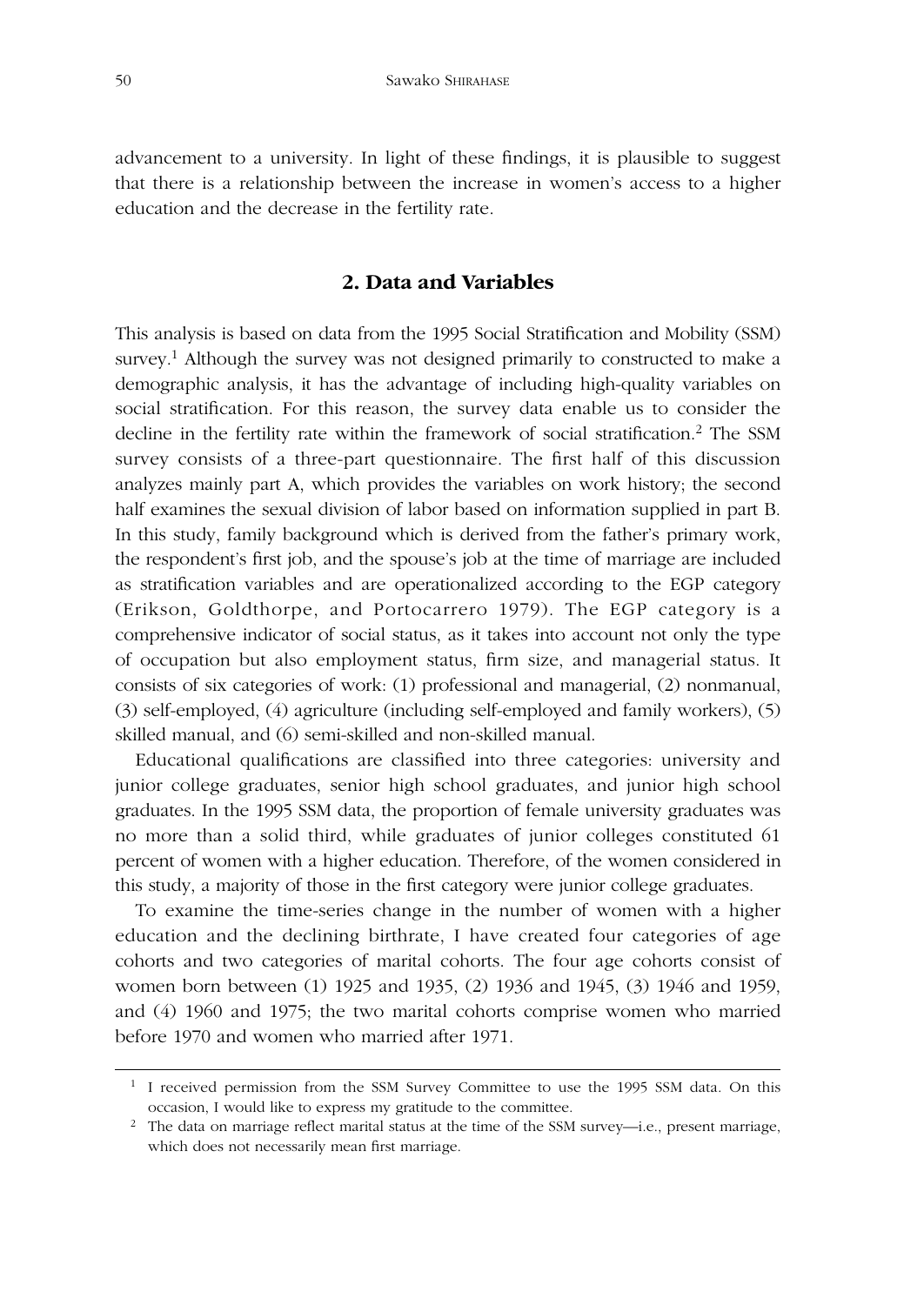Finally, to account for the time when educational credentials were obtained, I have created three cohorts including women who graduated between (1) 1940 and 1960, (2) 1961 and 1975, and (3) 1976 and 1995.

## **3. Analysis**

#### **3.1. Marriage and Education**

In Japan, it is rare for teenagers to give birth, and births outside of marriage constitute less than 10 percent of all births. The increase in births outside of marriage among younger women can be related to a rise in cohabitation, which is still relatively uncommon in Japan. In fact, the findings of the 11th Japanese National Fertility Survey in 1997 indicate that among singles, only 4.6 percent of women indicated that they had cohabited before; although this constitutes a rapid increase from a decade earlier, cohabitation clearly remains unusual in Japan (NIPSSR 1998b). In addition, when viewed in terms of attitudes, marriage and children are considered as closely connected, as 78 percent of men and 72 percent of women agreed that "one should have children once married" (NIPSSR 1998b, fig. IV). Therefore, since the rate of cohabitation and the proportion of children born outside of marriage have been extremely low (Iwasawa 1998), it is possible to suggest that trends in birthrates and marriage are closely related in Japan. In exploring this relationship, I will first examine the timing of marriage, then the period between obtaining educational credentials and marriage.

Table 1 shows the timing of marriage by educational credentials for the different age cohorts. When viewed by education, the average marriage age increases with higher educational attainment, and this difference is statistically significant. Although not shown in the table, the average marriage age by educational background was 25.4 for university graduates, 24.2 for senior high school graduates, and 23.7 for junior high school graduates, indicating a 1.2-point difference in marriage age between university and senior high school graduates. The difference in the average marriage age of the age cohorts by educational level is statistically significant at the .05 level; nevertheless, the data show no clear trend toward an increase in the marriage age. The main reason for this is that this analysis captures only women who were married at the time of the survey; the cases of those who had not yet been married (but might marry at some point) are not included. This factor must be considered in interpreting the results of a survey made at a given point in time. The lower half of the table, which gives the results of the multivariate analysis of variance, indicates that there are differences between educational levels and cohorts, yet significant interaction between the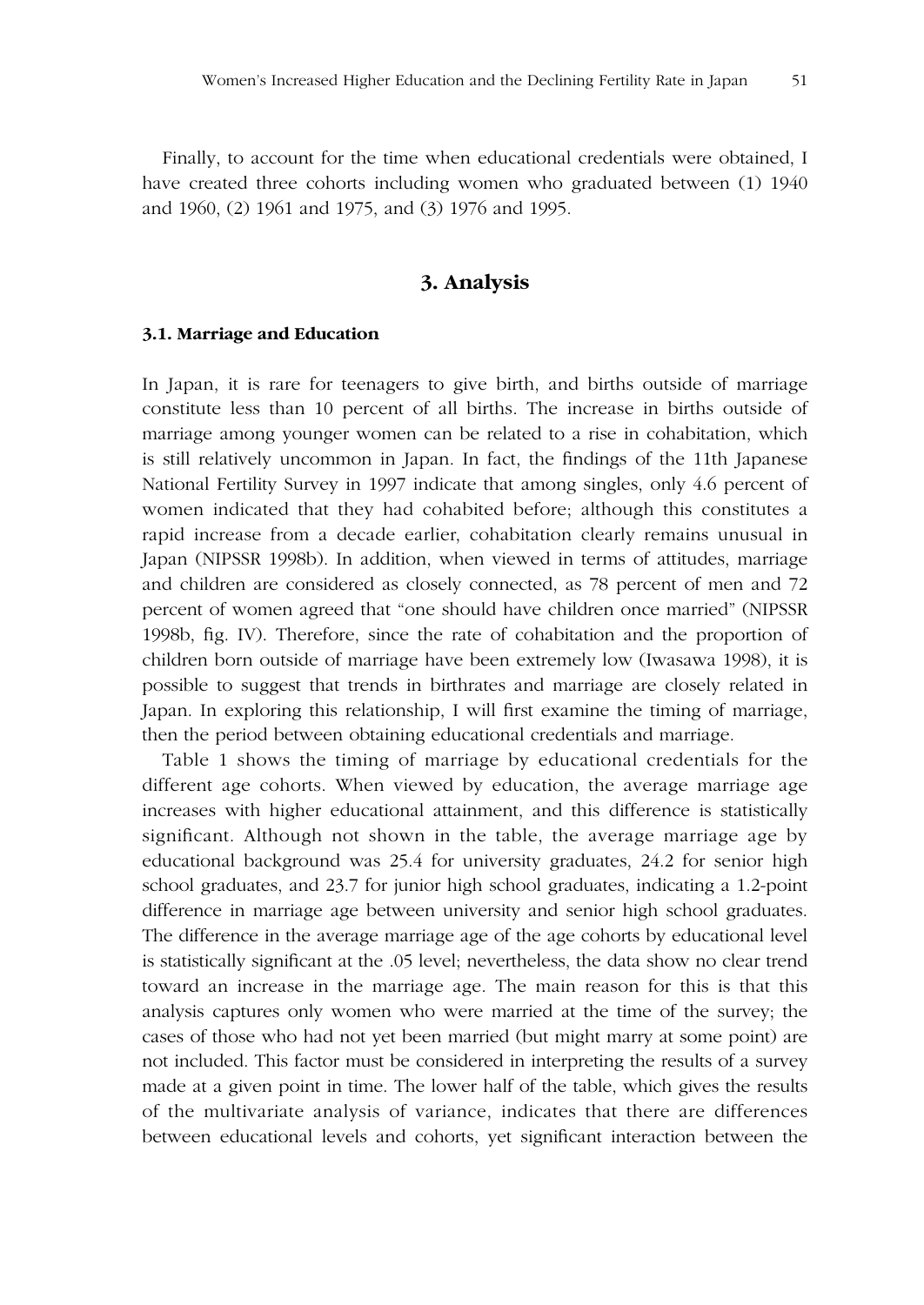|                                                  | Age Cohort                                   | Mean                             | S.D.                         | <b>CRV</b>                   | N                        |
|--------------------------------------------------|----------------------------------------------|----------------------------------|------------------------------|------------------------------|--------------------------|
| University graduates                             | $1925 - 35$<br>1936–45<br>1946-59<br>1960-75 | 25.63<br>25.36<br>24.96<br>26.29 | 2.22<br>2.78<br>2.75<br>5.25 | 0.09<br>0.11<br>0.11<br>0.20 | 70<br>107<br>22<br>7     |
| High school graduates                            | 1925–35<br>1936-45<br>1946-59<br>1960-75     | 23.52<br>24.26<br>24.24<br>24.62 | 2.60<br>3.71<br>3.75<br>4.28 | 0.11<br>0.15<br>0.15<br>0.17 | 140<br>302<br>151<br>106 |
| Junior high school<br>graduates                  | 1925–35<br>1936–45<br>1946-59<br>1960-75     | 19.57<br>23.39<br>23.99<br>23.71 | 3.16<br>4.61<br>3.67<br>3.22 | 0.16<br>0.20<br>0.15<br>0.14 | 7<br>61<br>121<br>139    |
| <b>MANOVA</b>                                    |                                              | F                                |                              | d.f.                         | sig.                     |
| Education<br>Cohort<br>Education $\times$ cohort |                                              | 14.26<br>3.42<br>1.99            |                              | 2<br>$\mathfrak{Z}$<br>6     | 0.000<br>0.017<br>0.064  |

Table 1 Average age at marriage, by education and age cohort, 1925–1975

Key: S.D. = Standard deviation

CRV = Coefficient of relative variation

MANOVA = Multivariate analysis of variance

two cannot be identified, and a trend toward a higher marriage age only among women with a particular educational background cannot be found.

Now, let us look at the period between obtaining the educational credentials and getting married. It is important to note that a trend toward later marriage means not only that women marry at an older age, but also that the interval between the time they complete their education and marry is longer. Table 2 shows the average time between education and marriage for the different age cohorts. Here we see that the time until marriage becomes shorter the higher the educational level and that this difference is significant. The changes for the different marital cohorts indicate a lengthening of the time until marriage at all educational levels; this difference is also significant (see the results of the multivariate analysis of variance in the lower half of Table 2). However, there was no significant effect of interaction between education and marital cohorts, which means that regardless of educational level, there was a uniform trend toward the lengthening of the time until marriage. Although the time until marriage generally became longer, in the case of women with higher educational credentials, the period of school attendance was longer, yet the period between graduation and marriage was actually shorter than in the case of those with less education. That is, the time until marriage for women with a higher education considered in proportion to their period of school attendance was not longer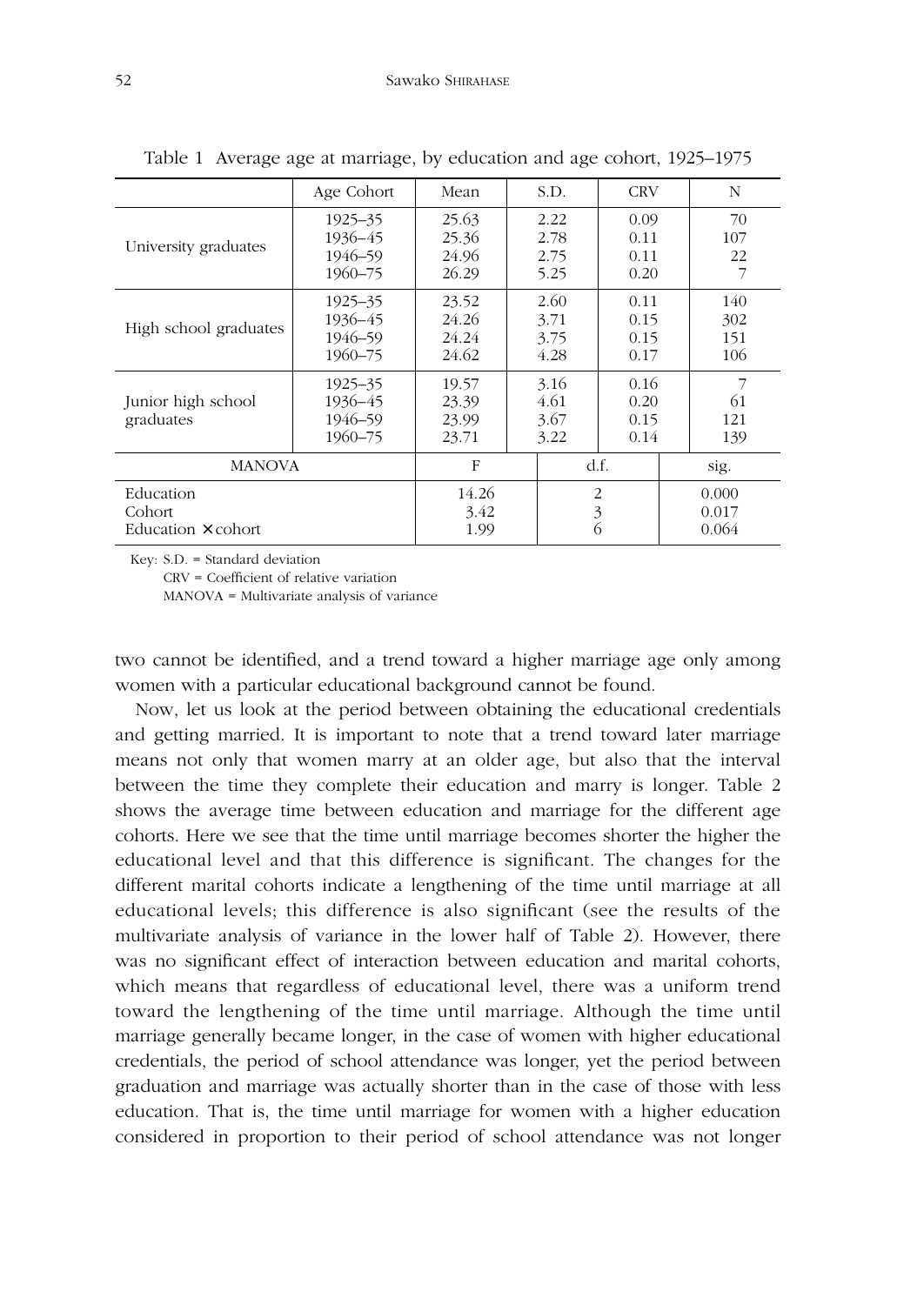|                                                                  | Marital Cohort            | Mean                    |  | S.D.                            | <b>CRV</b>   |  | N                       |
|------------------------------------------------------------------|---------------------------|-------------------------|--|---------------------------------|--------------|--|-------------------------|
| University graduates                                             | Before 1970<br>After 1971 | 2.52<br>3.81            |  | 2.35<br>2.56                    | 0.93<br>0.67 |  | 25<br>172               |
| High school graduates                                            | Before 1970<br>After 1971 | 5.53<br>6.62            |  | 2.91<br>3.97                    | 0.53<br>0.60 |  | 282<br>415              |
| Junior high school<br>graduates                                  | Before 1970<br>After 1971 | 8.36<br>10.05           |  | 2.89<br>6.06                    | 0.35<br>0.60 |  | 269<br>59               |
| <b>MANOVA</b>                                                    |                           | F                       |  |                                 | df.          |  | sig.                    |
| Education<br>Marital cohort<br>Education $\times$ marital cohort |                           | 104.90<br>19.17<br>0.56 |  | $\mathcal{P}$<br>$\overline{2}$ |              |  | 0.000<br>0.000<br>0.570 |

Table 2 Length of period between completion of education and marriage, by marital cohort

Key: S.D. = Standard deviation

CRV = Coefficient of relative variation

MANOVA = Multivariate analysis of variance

than in the case of those with lower educational levels.

Let us now turn to the rate of transition to marriage, taking into consideration the (censored) cases of women who have not yet been married, as raised earlier in connection with the interpretation of the results of a survey conducted at a given point in time (Table 3). The analytic method used here is the so-called proportional hazard rate or Cox regression analysis. Starting from the time the women completed their education, the probability of their moving to the stage of marriage (transition rate) is calculated for each point in time by counting the cases of nonoccurrence of this event, which is a useful statistical method to analyze time-dependent variables such as marriage and childbirth. Table 3 shows the coefficients of the variables under given hypotheses in the form of logarithms. In taking the exponents of the coefficients and proportion of their differences, we can assess the influence of each explanatory variable.

Four hypotheses are established in this analysis. First, the family background hypothesis (Equation 1) states that women born into a prosperous family will marry if they believe that such a union will enable them to maintain the same standard of living enjoyed by their own family. Because of this tendency, those born into a family with professional or managerial status have a lower marriage rate than those born into a family of unskilled manual laborers (Yamada 1996). Second, the hypothesis on educational background (Equation 2) maintains that women with a higher education tend to aim for self-realization and that this behavior is inclined to lower the marriage rate. Third, the labor market hypothesis focuses on the type of first employment, suggesting that women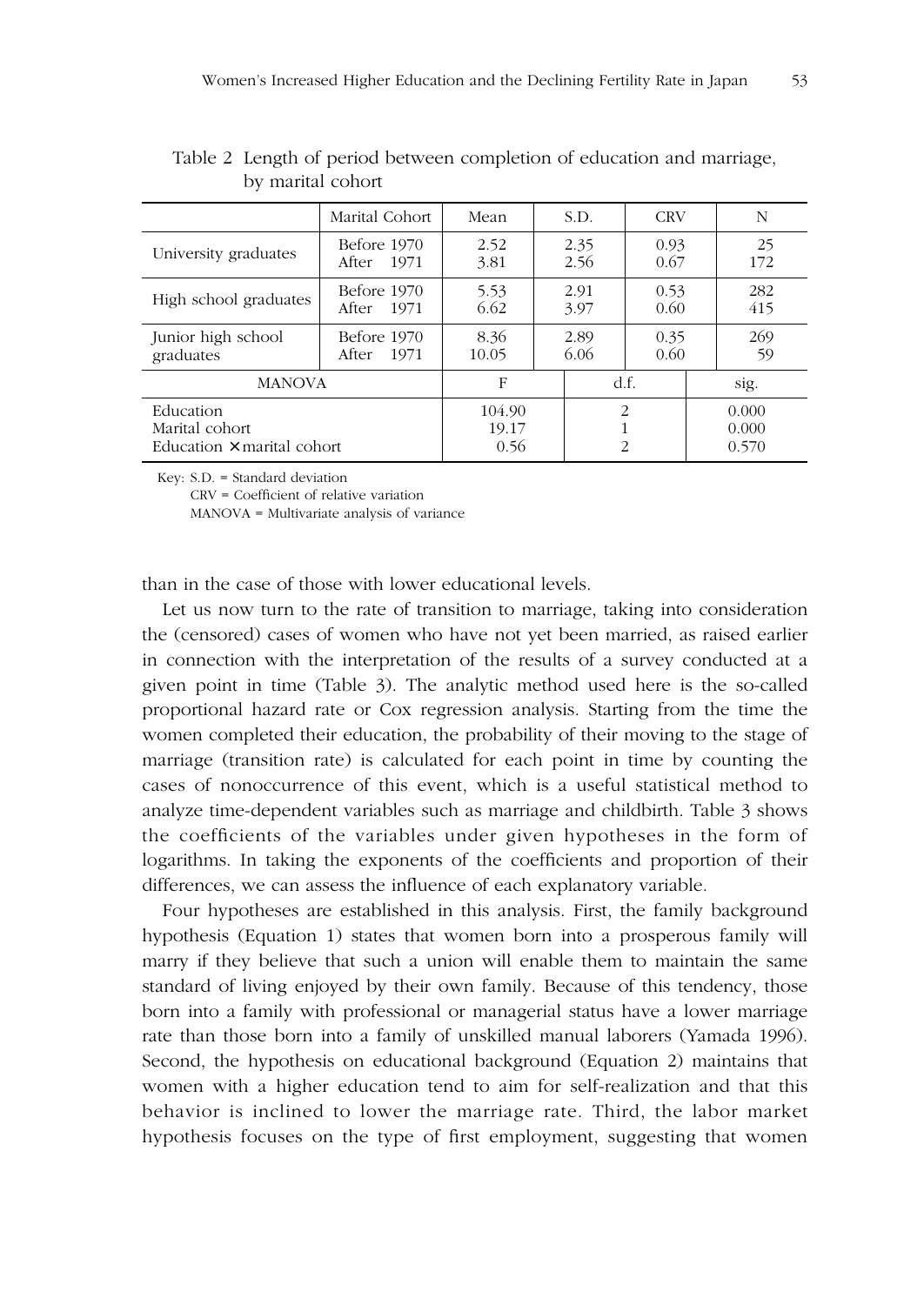engaged in a professional job are more likely to receive opportunities for promotion, and, because they tend to choose a career over marriage, their probability of marrying is low. The fourth hypothesis, which uses graduation-age cohorts to represent time-series trends in assessing the increase in women with a higher education, is that women who have completed their education in recent years find it more and more difficult to marry; this corresponds with the current trend toward postponement of marriage.

In Equation 1, none of the categories of family background (i.e., using women born into families of unskilled manual laborers as the reference category) shows significant effects. In other words, whether a woman marries or not is not influenced by her family background. Equation 2 on the effects of educational background shows that university graduates and senior high school graduates when compared with junior high school graduates (as the reference category) have a significantly higher marriage rate. Specifically, the probability for university graduates to marry is even twice as high as that for junior high school graduates.

|                                                                      | Equation 1                                              | Equation 2                 | Equation 3                                              | Equation 4                 | Equation 5                                                 |
|----------------------------------------------------------------------|---------------------------------------------------------|----------------------------|---------------------------------------------------------|----------------------------|------------------------------------------------------------|
| Family background<br>$P-M$<br>$N-M$<br>$S-E$<br><b>FARM</b><br>$S-M$ | 0.0935<br>0.0940<br>$-0.0068$<br>$-0.1016$<br>$-0.0834$ |                            |                                                         |                            |                                                            |
| Education<br>University<br>High school                               |                                                         | $0.7157*$<br>$0.4328*$     |                                                         |                            | $0.5481*$<br>$0.3238*$                                     |
| First job<br>$P-M$<br>$N-M$<br>$S-E$<br><b>FARM</b><br>$S-M$         |                                                         |                            | 0.1640<br>$0.2310*$<br>$-0.4642$<br>0.1086<br>$-0.1290$ |                            | $-0.0839$<br>0.0299<br>$-0.4575$<br>$0.4039*$<br>$-0.0648$ |
| Graduation-age cohort<br>1976-1995<br>1961-1975                      |                                                         |                            |                                                         | $0.4537*$<br>$0.4089*$     | $0.2493*$<br>$0.3115*$                                     |
| N<br>% censored<br>$-2LL$                                            | 1,217<br>18.1<br>12785.730                              | 1,373<br>18.9<br>14485.162 | 1,297<br>18.9<br>13621.280                              | 1,373<br>18.9<br>14501.436 | 1,297<br>18.9<br>13564.415                                 |

\* Significant at the 0.01 level.

Table 3 Cox regression analysis of the rate of transition to marriage (log. coefficients)

Key: P-M = Professional and managerial work

N-M = Nonmanual work

S-E = Self-employed

FARM = Farm work

S-M = Skilled manual work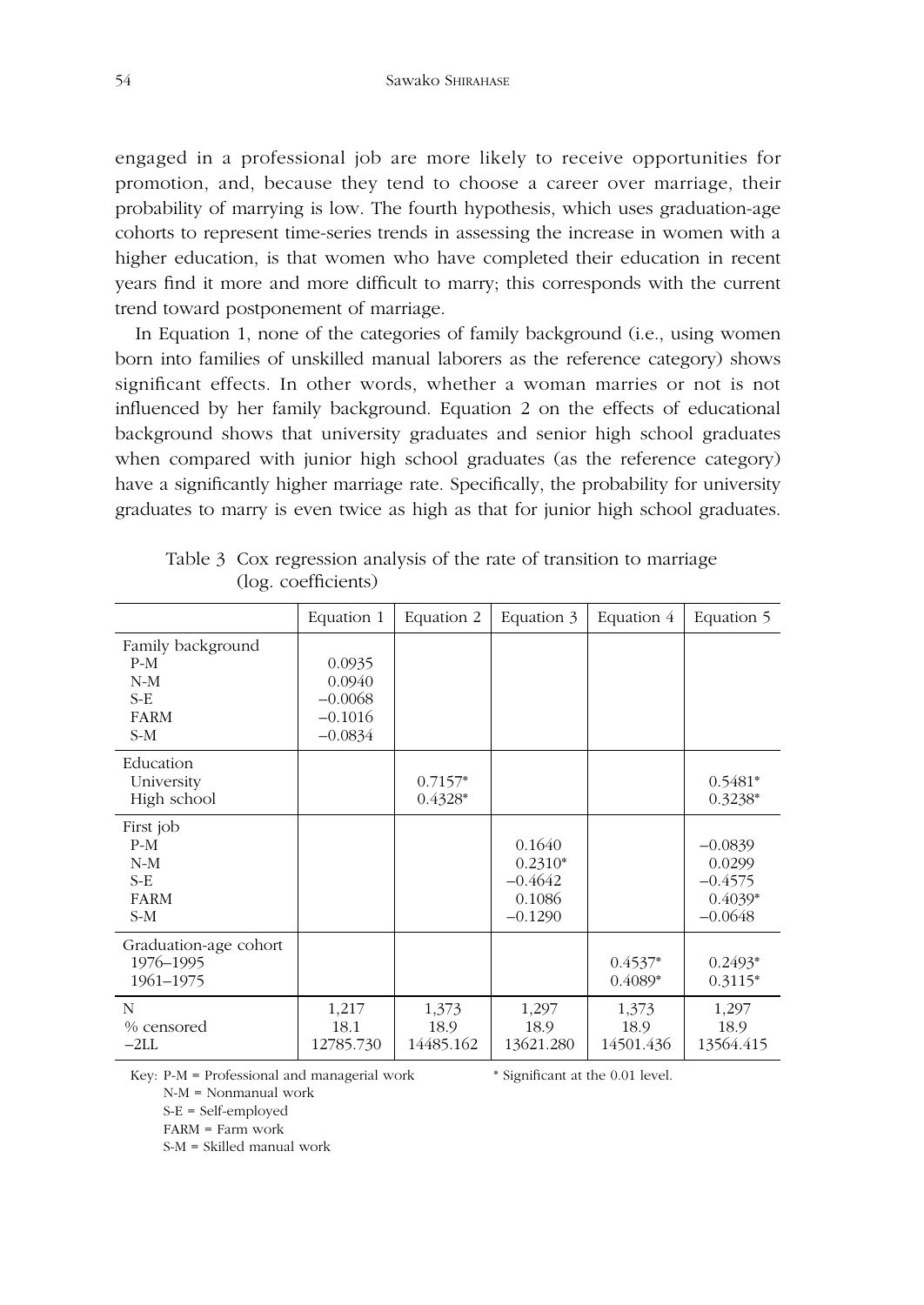These results thus contradict the hypothesis on educational background, which suggests that women with a higher education tend to face difficulties in marrying because they strive for self-realization; instead, our findings indicate the opposite trend. Third, the influence of the first job after their education was completed was only significant for women in nonmanual positions. That is, those whose first job was nonmanual had a higher rate of marriage than those starting with unskilled manual work. Here, we can cite office work as representative of employment for young women in postwar Japan; according to the study results, to get an office job means to increase the probability of marrying. However, although the working hypothesis pays particular attention to professional work, these show no significant effect. Fourth, with regard to the graduation-age cohorts, women who graduated between 1976 and 1995 and between 1961 and 1975 show a significantly higher marriage rate than the 1940–60 cohort; i.e., those who recently completed their education are more likely to have married. For example, those who graduated after 1976 had a 50 percent higher marriage rate than those who did so before 1960. Based on our examination of the overall effects of each variable, none of the above hypotheses are supported.

Equation 5 includes all those variables that have shown significant effects except family background. The variables with significant influence were education, agricultural work as a first job, and completion of education between 1976 and 1995 and between 1961 and 1975. With regard to the probability of marriage, a significant discovery was the strong influence of education and year of graduation and the limited influence of social stratification variables such as family background and first job after graduation. The decision whether or not to take the big step toward marriage was strongly related to education, i.e., whether a woman had graduated from a university (junior college) was an important factor. However, in the Cox regression analysis, in addition to the likelihood of marriage, we have also considered the length of time between graduation and marriage. The hypothesis that women who have obtained a higher education are older when they marry and tend to postpone marriage has been supported, yet, from the perspective of the rate of transition to marriage, this does not always mean that those with a higher education are less likely to marry. The reason for this is that although the period of schooling is longer, the period until marriage is shorter among young women.

O. N. Tsuya and K. O. Mason (1995) claimed that as a result of conducting a proportional hazard analysis of marriage age as a dependent variable, rather than wiping out the probability of marriage, higher educational attainment would lead to the postponement of marriage. My analysis is generally consistent with their findings, confirming that women with a higher education marry when they are older, but the rate of transition to marriage as such is not low. Therefore, to marry involves two axes—the time of marriage (age) and the timing until marriage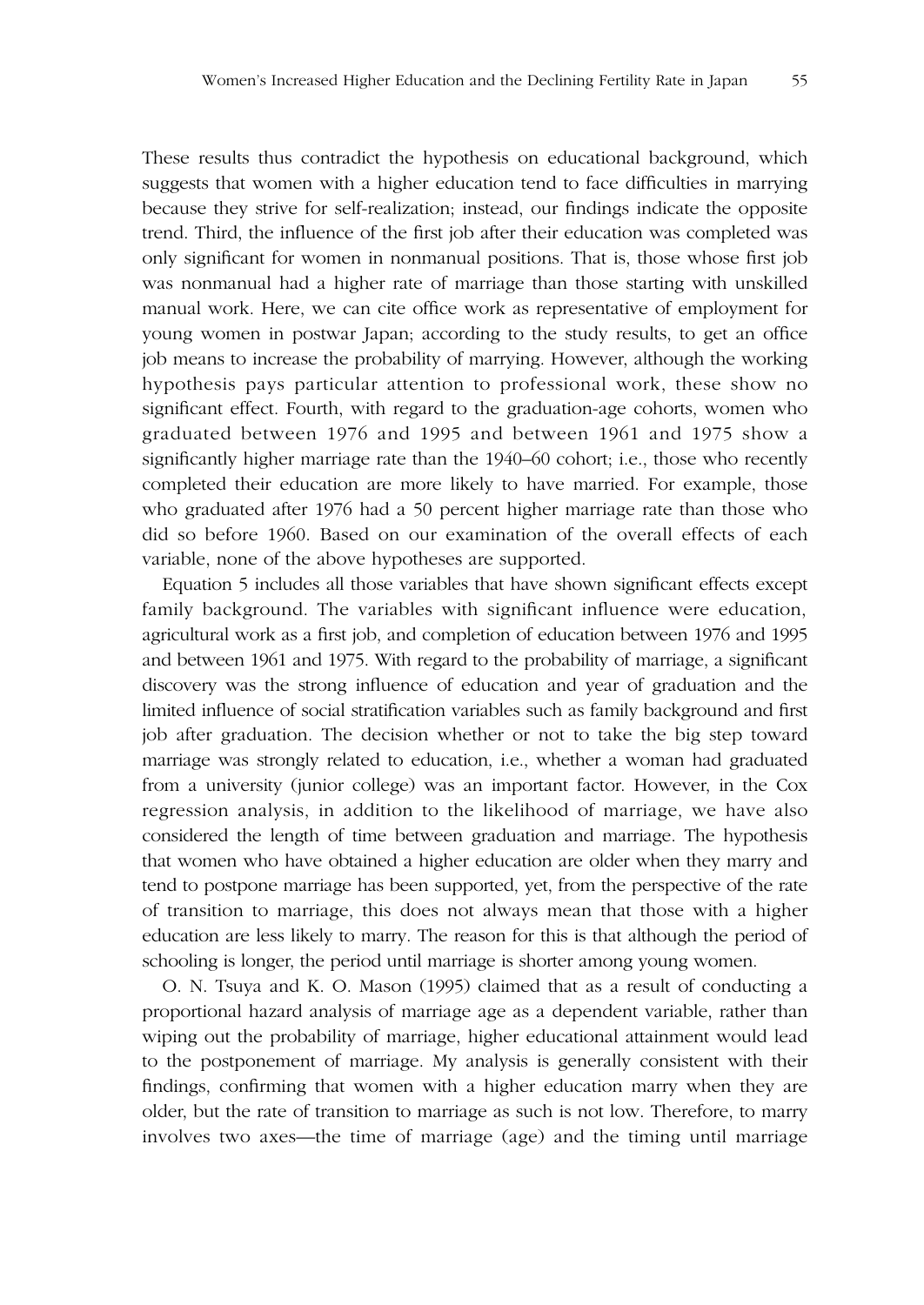(period)—and these two axes do not necessarily work in the same direction.

Consequently, whether a woman enters the new life stage of marriage is strongly influenced by whether she has attained a higher educational level and the age at which she has completed her schooling. However, there is little indication that whether she has engaged in paid work prior to marriage—i.e., socioeconomic status—is significant. When looking at the distribution of occupations by education, we see that the higher the education, the higher the concentration in a limited number of occupations, a tendency that is stronger for women than for men. According to the 1990 census of Japan, 53 percent of female university graduates worked in professional occupations, among which the job of schoolteacher was representative. But overall, the limited occupations that have been associated with the increase in women with a higher education does not seem to have produced a significant influence on their likelihood to marry.3

#### **3.2. Birth of the First Child and Education**

We now turn to the timing of the first childbirth after marriage.<sup>4</sup> Table 4 shows the results of multivariate analysis of variance of age at the birth of the first child by education and marital cohort. The more advanced her education, the older the woman at the birth of her first child; the differences by level of education are statistically significant. Also between marriage cohorts we can identify a shift in age at childbirth; the younger the cohort, the older the woman at childbirth. However, this change was not significantly different between educational levels (there was no interaction between both variables). That is, age at the birth of the first child was more advanced for women with higher educational degrees, yet an increase in the age at childbirth could be found at all educational levels.

Table 5 looks at the length of the period between marriage and giving birth to the first child by education and marital cohort. There are no significant differences between educational levels and cohorts with regard to the period until childbirth. That is, although the age at birth of the first child differs by educational background, this is related to the fact that women with a higher education marry at an older age, whereas the period between marriage and childbirth does not differ, regardless of educational background.

At this point let us consider women's rate of transition to childbirth, including the

 $3\overline{ }$  Note the fact that, in my analysis, the share of junior college graduates among those with a higher education is high, and that therefore the results do not necessarily apply to women who graduated from a four-year university per se.

<sup>&</sup>lt;sup>4</sup> In the 1995 SSM data, the question of the presence or absence of children is limited to those who have been married; it therefore does not provide any information on children born outside of marriage.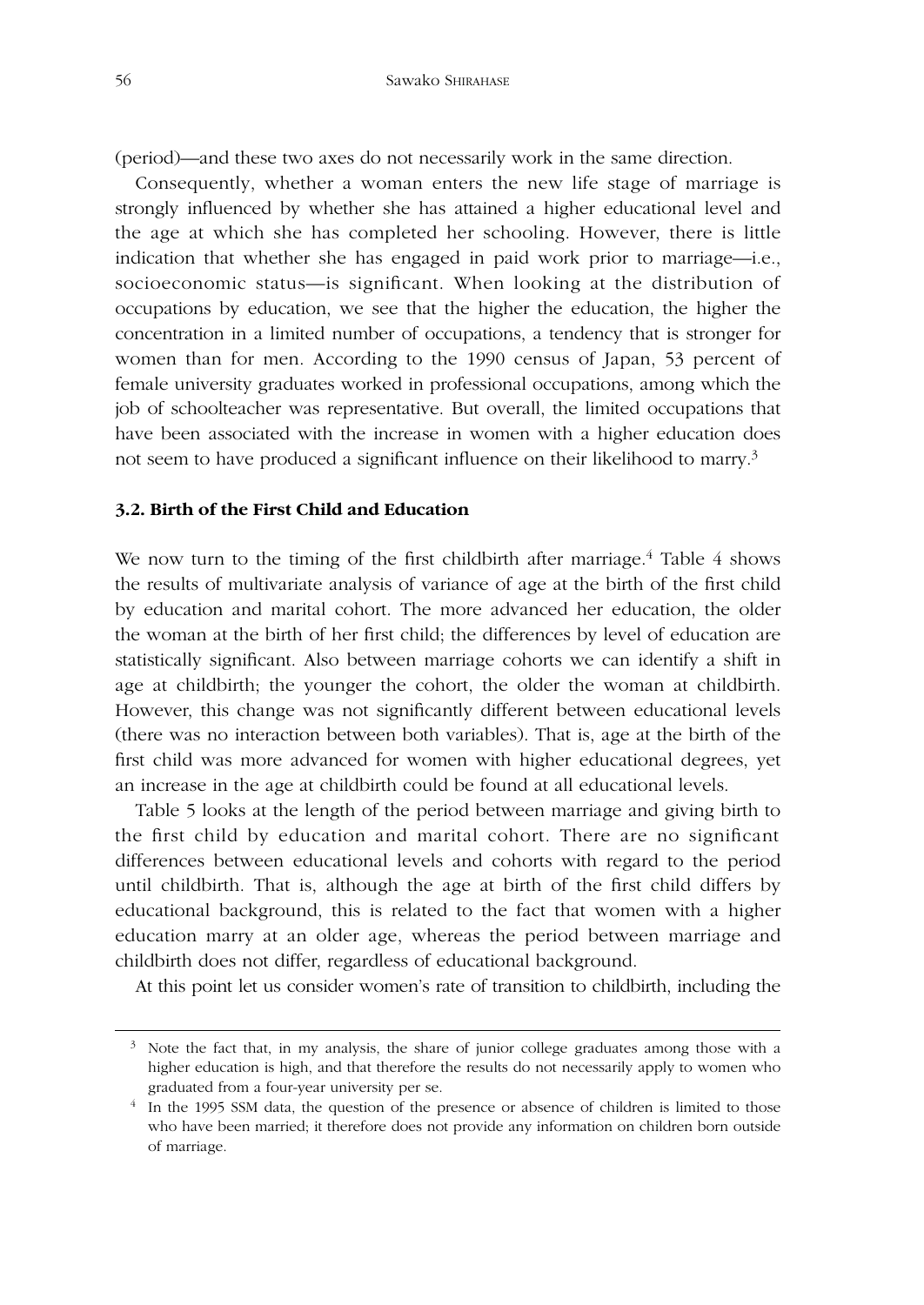|                                                                  | Marital Cohort            | Mean                 | S.D.         | <b>CRV</b>                                        | N                       |  |
|------------------------------------------------------------------|---------------------------|----------------------|--------------|---------------------------------------------------|-------------------------|--|
| University graduates                                             | Before 1970<br>After 1971 | 25.64<br>27.62       | 3.02<br>3.00 | 0.12<br>0.11                                      | 28<br>148               |  |
| High school graduates                                            | Before 1970<br>After 1971 | 25.33<br>26.03       | 3.42<br>3.66 | 0.14<br>0.14                                      | 265<br>381              |  |
| Junior high school<br>graduates                                  | Before 1970<br>After 1971 | 24.90<br>24.89       | 3.36<br>4.49 | 0.13<br>0.18                                      | 251<br>54               |  |
| <b>MANOVA</b>                                                    |                           | F                    |              | df.                                               | sig.                    |  |
| Education<br>Marital cohort<br>Education $\times$ marital cohort |                           | 7.87<br>8.14<br>2.51 |              | $\mathcal{D}_{\mathcal{A}}$<br>1<br>$\mathcal{P}$ | 0.000<br>0.004<br>0.082 |  |

Table 4 Age at birth of first child, by education and marital cohort

Key: S.D. = Standard deviation

CRV = Coefficient of relative variation

MANOVA = Multivariate analysis of variance

| Table 5 Length of period between marriage and birth of first child, |
|---------------------------------------------------------------------|
| by education and marital cohort                                     |

|                                                                  | Marital Cohort                 | Mean                 | S.D.         | <b>CRV</b>                           | N                       |
|------------------------------------------------------------------|--------------------------------|----------------------|--------------|--------------------------------------|-------------------------|
| University graduates                                             | Before 1970<br>1971<br>After   | 2.90<br>3.11         | 3.28<br>6.10 | 1.13<br>1.96                         | 176<br>27               |
| High school graduates                                            | Before 1970<br>After 1971      | 2.43<br>3.93         | 3.37<br>7.78 | 1.39<br>1.98                         | 406<br>267              |
| Junior high school<br>graduates                                  | Before 1970<br>- 1971<br>After | 3.07<br>2.99         | 4.99<br>5.88 | 1.63<br>1.97                         | 54<br>237               |
| <b>MANOVA</b>                                                    |                                | F                    |              | df.                                  | sig.                    |
| Education<br>Marital cohort<br>Education $\times$ marital cohort |                                | 0.10<br>1.24<br>1.95 |              | $\mathcal{P}$<br>1<br>$\overline{2}$ | 0.906<br>0.265<br>0.142 |

Key: S.D. = Standard deviation

CRV = Coefficient of relative variation

MANOVA = Multivariate analysis of variance

rate of those who had not yet had a child at the time of the survey (censored cases) (Table 6). Our working hypothesis is the same as that used in the analysis of the rate of transition to marriage and includes the occupation of the husband at the time of marriage (Equation 4). Here it is suggested that the birthrate would be low for women who married men in a professional or managerial position. That is, since the educational attainment of the husband in a professional or managerial position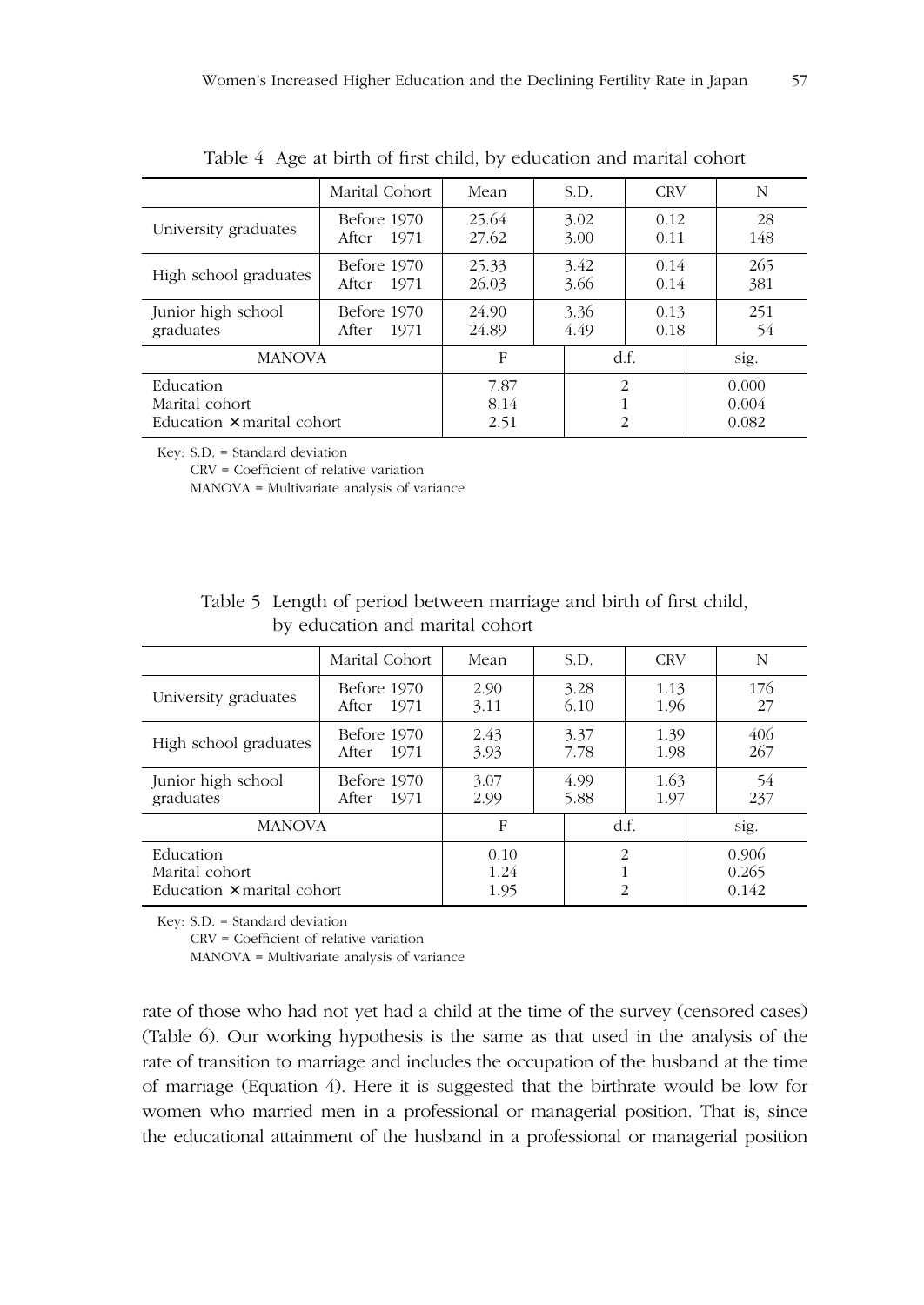tends to be high, it is likely that he will marry a woman with a higher education. Further, since the hypothesis on educational background suggests that the birthrate is low among highly educated women, we hypothesize that those who marry to men in a professional or managerial position will have a low birthrate. Table 6 shows the results of the Cox regression analysis (Equations 1 through 6); significant effects were found among university graduates, husbands in professional or managerial positions, and the age at marriage. All of these variables depressed the birthrate. For example, as suggested in the hypothesis on educational background, the birthrate was 19 percent lower for women with a higher education than those

|                                                                                 |                                                         | Equation 1 Equation 2 Equation 3 Equation 4 Equation 5 Equation 6 Equation 7 |                                                      |                                                                |                            |                            |                                                               |
|---------------------------------------------------------------------------------|---------------------------------------------------------|------------------------------------------------------------------------------|------------------------------------------------------|----------------------------------------------------------------|----------------------------|----------------------------|---------------------------------------------------------------|
| Family<br>background<br>$P-M$<br>$N-M$<br>$S-E$<br><b>FARM</b><br>$S-M$         | $-0.2400$<br>$-0.0790$<br>$-0.0345$<br>0.0726<br>0.0101 |                                                                              |                                                      |                                                                |                            |                            |                                                               |
| Education<br>University<br>High school                                          |                                                         | $-0.2072*$<br>$-0.0043$                                                      |                                                      |                                                                |                            |                            | $-0.0773$<br>0.0297                                           |
| First job<br>$P-M$<br>$N-M$<br>$S-E$<br><b>FARM</b><br>$S-M$                    |                                                         |                                                                              | 0.0347<br>0.0372<br>$-0.0884$<br>$-0.0109$<br>0.1088 |                                                                |                            |                            |                                                               |
| Husband's job<br>at marriage<br>$P-M$<br>$N-M$<br>$S-E$<br><b>FARM</b><br>$S-M$ |                                                         |                                                                              |                                                      | $-0.2862*$<br>$-0.1599$<br>$-0.1806$<br>$-0.1450$<br>$-0.0744$ |                            |                            | $-0.2273$<br>$-0.1370$<br>$-0.1762$<br>$-0.1504$<br>$-0.0536$ |
| Age of<br>marriage                                                              |                                                         |                                                                              |                                                      |                                                                | $-0.0353**$                |                            | $-0.0294**$                                                   |
| Marital cohort<br>after 1971                                                    |                                                         |                                                                              |                                                      |                                                                |                            | 0.0347                     |                                                               |
| N<br>% censored<br>$-2LL$                                                       | 945<br>8.18<br>10971.835                                | 1,061<br>8.01<br>12423.758                                                   | 1,002<br>8.08<br>11623.308                           | 973<br>8.22<br>11218.165                                       | 1,061<br>8.01<br>12415.929 | 1,061<br>8.01<br>12429.667 | 973<br>8.22<br>11206.942                                      |

Table 6 Cox regression analysis of rate of transition to birth of first child

Key: P-M = Professional and managerial work

N-M = Nonmanual work

S-E = Self-employed

FARM = Farm work

S-M = Skilled manual work

\* Significant at the 0.05 level.

\*\* Significant at the 0.01 level.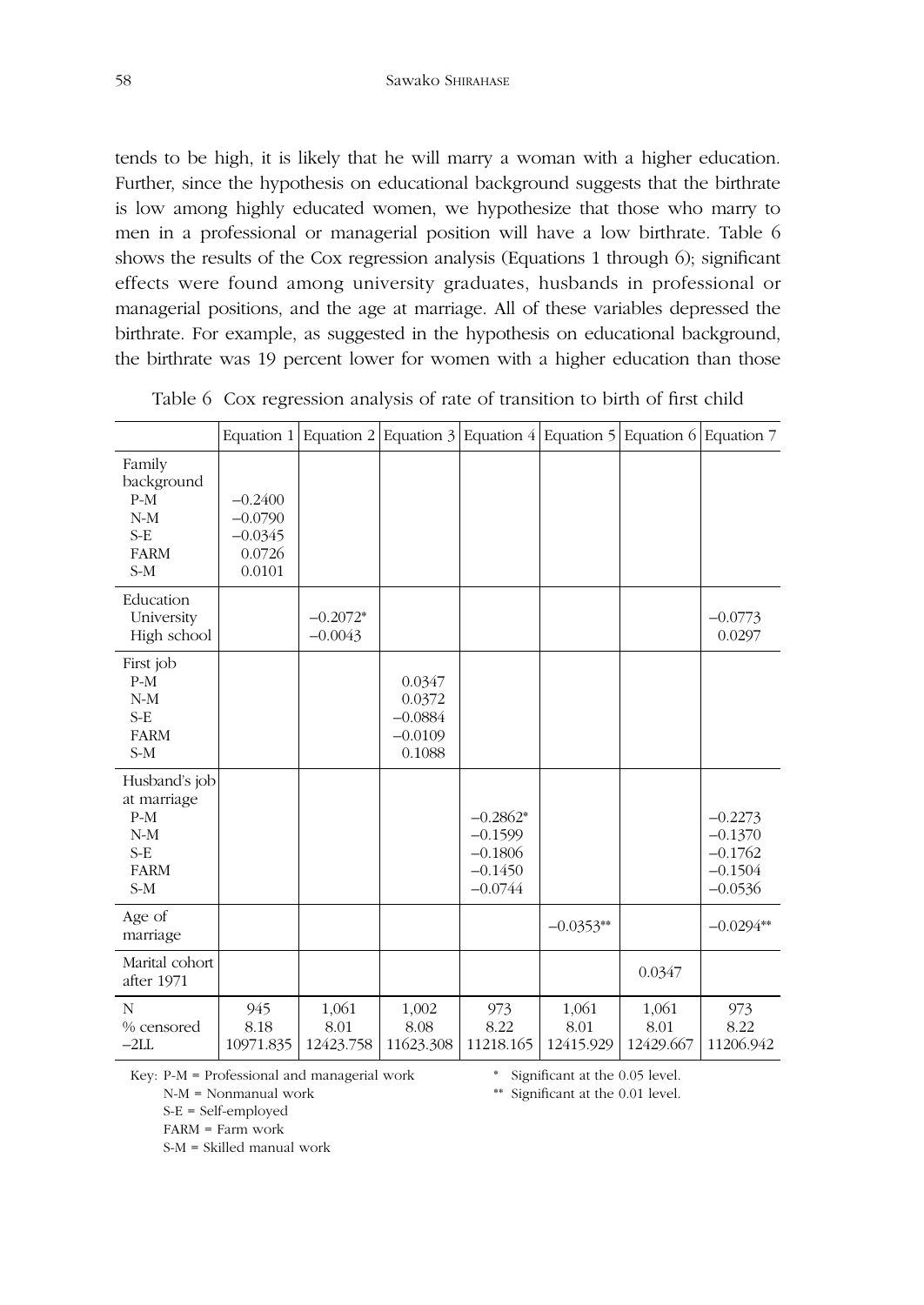who only completed junior high school; likewise, the probability of giving birth to a child was 25 percent lower for those who married men in professional or managerial positions, compared to those whose husbands held unskilled manual jobs. Moreover, the older the age at marriage, the lower the birthrate. Yet the nature of a woman's job before marriage—for instance, whether she had held a professional position or not—did not significantly influence the birthrate after marriage in any way.5

Equation 7, which excludes the occupational variable for family background and the woman's occupation before marriage, shows that the influence of education and the husband's job at the time of marriage becomes insignificant. Only the influence of age at marriage remains significant. Specifically, when considered in relation to age, the influence of education on the birthrate disappears and the influence of age becomes significant. In other words, the question of when or whether a woman is going to have children after marriage is strongly related to her age, and there is no significant difference between someone who has graduated from a university or has only completed junior high school.<sup>6</sup> Therefore, it is possible to suggest that the time of marriage is an important demographic factor in determining the birth of children. The reason why women with a higher education do not experience childbirth is less a question of socioeconomic factors (such as values instilled by a higher education or the likelihood of obtaining a professional job) than it is their tendency to postpone marriage until they are older. If a woman undertakes the life event of marriage, then, reproductive behavior is largely determined by age.

### **3.3. Attitudes toward the Sexual Division of Labor and Educational Background**

The explanation that women's higher education has contributed to a decline in the birthrate is often based on the assumption that attitudinal differences—more specifically, the rejection of the sexual division of labor—is behind this trend. According to this view, as increasingly more women attain a higher education, attitudes are becoming more liberal and negate the normative assumption of the sexual division of labor, which asserts that "men work outside, women in the home"; moreover, higher

<sup>&</sup>lt;sup>5</sup> Even if one adds the occupation after marriage instead of at the time of marriage, the results are the same. However, because there were cases where respondents said that they were "not employed" during the time of marriage (i.e., one year before and after marriage), and because these cases decrease the sample of the analysis, I have used the occupation before the first marriage as a variable.

<sup>6</sup> These findings do not correspond with T. Sasai's (1998) conclusions, based on the 11th Japanese National Fertility Survey in 1997, which indicate that the period between marriage and the birth of the first child is longer for those with a higher education. I plan to make this a subject of future investigation.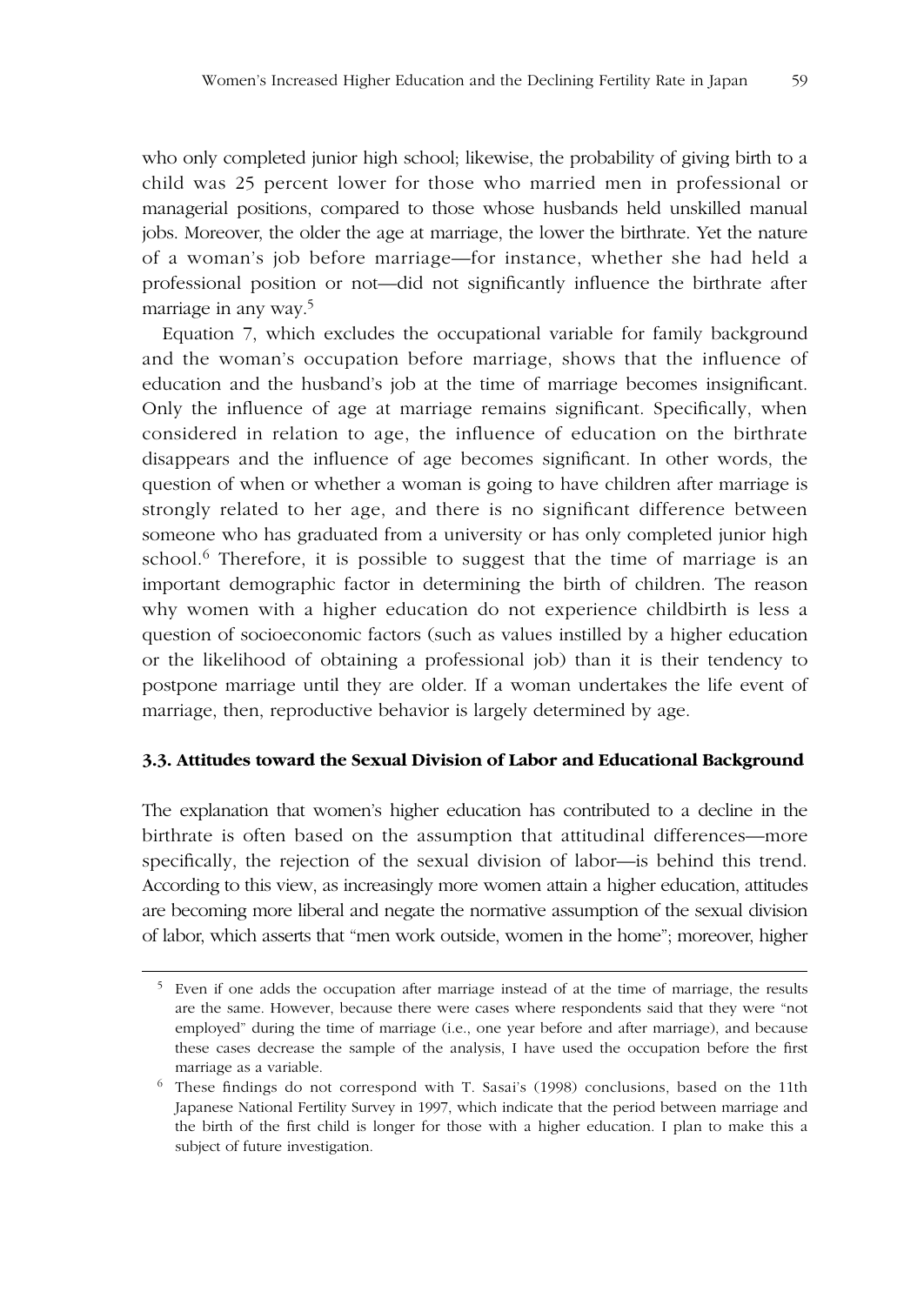education may lead to a rejection of marriage or at least delay and strengthen the pursuit of a career equal to that of men. In fact, the 1995 SSM survey shows a trend in negative attitudes toward the sexual division of labor the higher the level of education obtained by both men and women. Thus it can be argued that individuals who have received a higher education tend to more readily reject the normative assumptions of the sexual division of labor. This section explores how these attitudes concretely influence such division by examining husbands' participation in housework. The relationship between attitudes and empirical facts is an important element in the study of changes in young people's attitudes and the declining birthrate; it also relates to the issue of how the attainment of higher education is resolved in everyday life.

The 1995 SSM survey included questions to ascertain the degree of married men's involvement in three major areas of domestic labor: (1) food preparation and table clearing, (2) housecleaning and laundry, and (3) child rearing.7 Table 7 shows the results of the regression analyses of these three dependent variables. To each dependent variable we added the explanatory variables of the person's attitude toward the sexual division of labor (with high scores for affirmative attitudes), his educational background, and his wife's work and age. The hypotheses used here were that, first, the stronger the man's rejection of the sexual division of labor, the greater the extent of his participation in housework, and, second, a higher level of education attained by his wife will lead to his higher level of participation in housework. With regard to the wife's employment, it was hypothesized that her greater involvement

|                    | Coefficient      | Standard<br>Error | Coefficient | Standard<br>Error         | Coefficient | Standard<br>Error |
|--------------------|------------------|-------------------|-------------|---------------------------|-------------|-------------------|
| Constant           | $1.431*$         | 0.175             | 1.481*      | 0.173                     | $2.553*$    | 0.215             |
| Gender division    | $-0.078*$        | 0.031             | $-0.103*$   | 0.031                     | 0.001       | 0.038             |
| Education          | $0.132*$         | 0.033             | $0.080*$    | 0.033                     | 0.060       | 0.041             |
| Wife's work        | 0.050            | 0.047             | 0.063       | 0.046                     | $-0.009$    | 0.058             |
| Age                | 0.002            | 0.002             | 0.001       | 0.002                     | $-0.017*$   | 0.003             |
| $R^2$              | 0.038            |                   | 0.033       |                           | 0.090       |                   |
| Dependent variable | Food preparation |                   |             | Child rearing<br>Cleaning |             |                   |

Table 7 Regression analysis of husbands' participation in housework

\* Significant at the 0.01 level.

 $\frac{7}{1}$  The degree of involvement was indicated by one of three responses: (a) always, (b) sometimes, and (c) rarely. The highest degree of involvement was scored with 3, the lowest with 1. In addition, to determine the influence of educational attainment generally, education was scored from 3 to 1.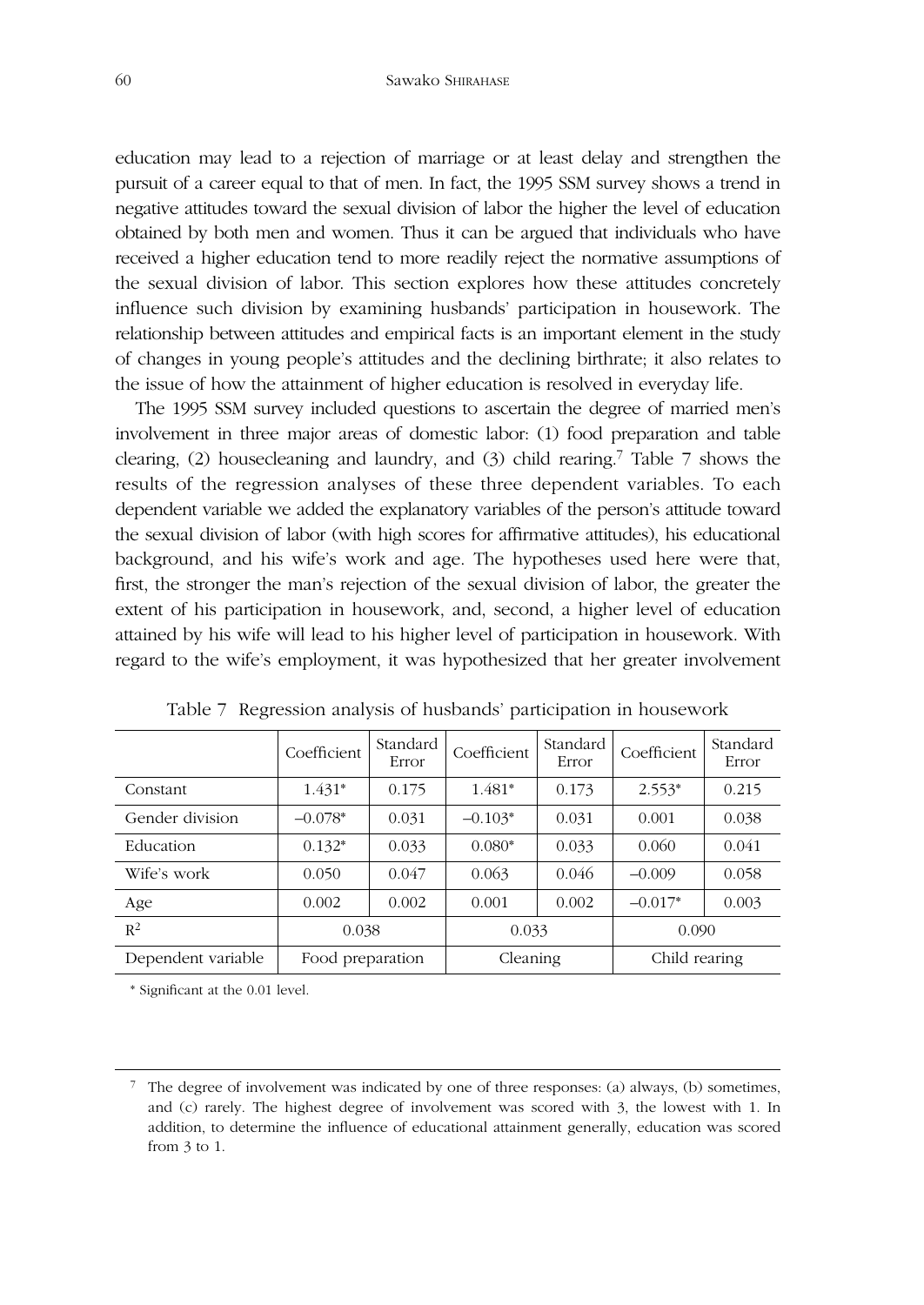in work outside of the home will reinforce the husband's participation in housework, and that with respect to age, men's resistance to housework will be lower for younger people, while their degree of participation will be greater.

In the regression analysis of the dependent variables of food preparation and table clearing, the variables having a significant influence on men's participation in food preparation were attitude toward the sexual division of labor and educational background, whereas the effects of the wife's work situation and age were insignificant. Therefore, one might conclude that the stronger the husband's rejection of the sexual division of labor and the higher his educational attainment, the higher the degree of his participation in food preparation.

In the case of housecleaning and laundry, it was found that attitudes toward the sexual division of labor and educational background are a significant influence. Whereas attitudes that reject or affirm the sexual division of labor seem to determine a husband's actual participation in domestic labor, external factors such as his wife's job seem to have little influence on the extent of his participation in cooking, cleaning, or laundry. Even if his wife works outside the home, a husband with a conservative attitude will not help with housework. Moreover, it appears that the wife's work situation does not necessarily influence the extent of her husband's participation in housework. In other words, a wife cannot expect her husband to take part in housework simply because she has a job outside of the home.

With regard to a husband's involvement in child rearing, attitudes toward the sexual division of labor and educational background do not have a significant influence. Here, only age is important, while neither the rejection of the sexual division of labor nor university education seem to have a bearing on husbands' participation in this area. The results of the analysis indicate that age is a significant determinant of a man's participation in child rearing. Although involvement was high for better-educated husbands, if one considers that the proportion of university graduates is larger among younger people, the effect of educational background disappears. Based on the study's findings, it is not possible to assert that the degree of participation in child rearing is directly influenced by higher education. In addition, it was surprising to find that a wife's work situation makes no difference in the level of her husband's participation in child rearing.

Having examined husbands' participation in domestic labor, taking into consideration their views on the sexual division of labor, educational background, and age, we can see the extent to which attitudes are more readily reflected in real life. To be sure, the greater the increased participation in food preparation, cleaning, and laundry, the stronger was the tendency to reject the sexual division of labor and the higher the educational attainment; nevertheless, the same pattern could not be identified in the case of child rearing. It thus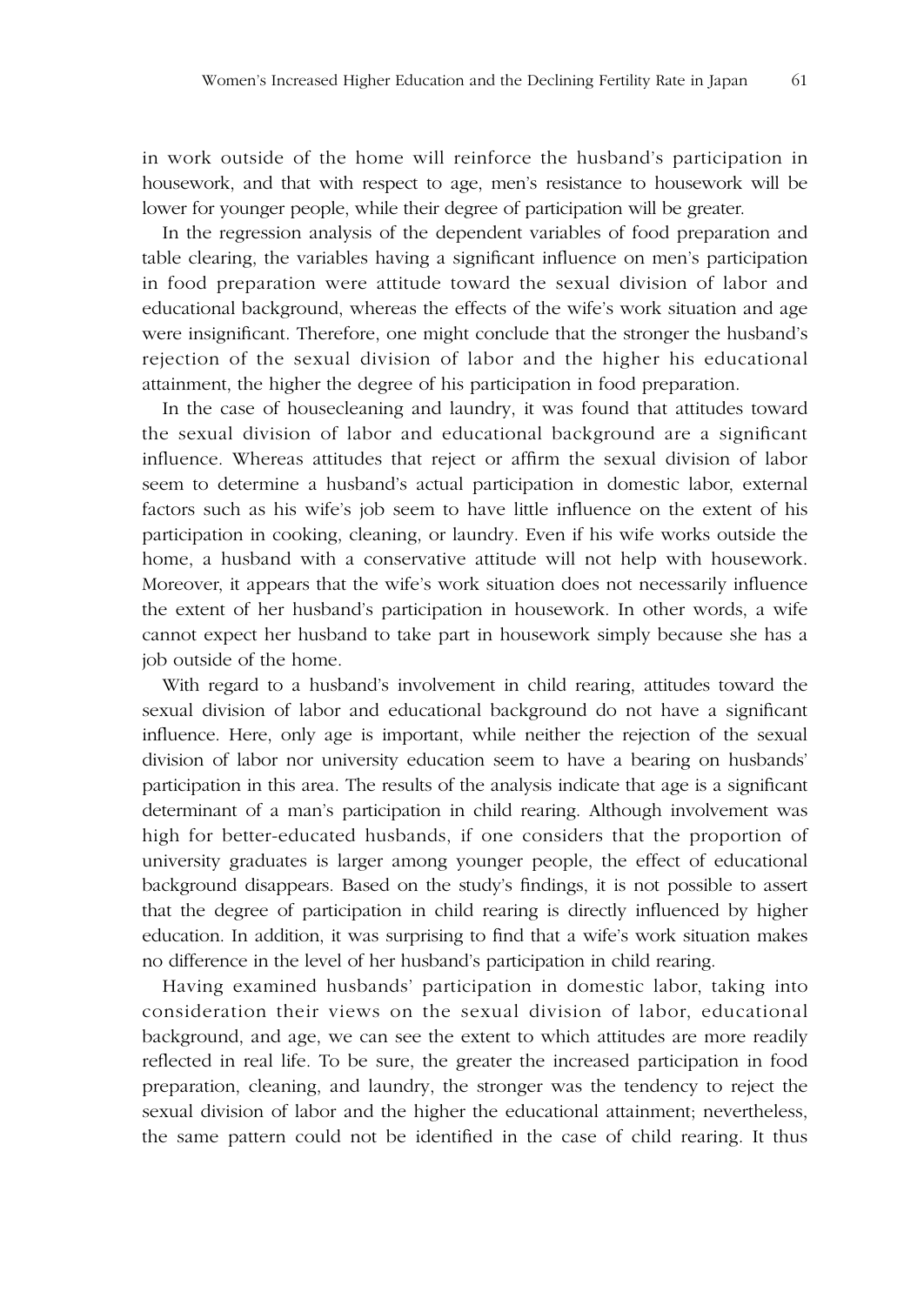seems that rather than higher education and changing attitudes, age differences are of great importance in promoting men's participation in child rearing.

## **4. Conclusion**

In this paper I have discussed the influence of women's increasing higher educational credentials by focusing on the two life events of marriage and birth of the first child. In addition, I have discussed the relationship between husbands' attitudes toward the sexual division of labor and their actual degree of participation in housework in connection with educational background, women's work, and age. One of the most important effects that can be commonly found in this study is age. Although we have confirmed that educational background is of great importance with regard to reaching the life stage of marriage, the decision of whether to give birth or not, which is directly reflected in the declining birthrate, is strongly affected by a woman's age at marriage. Moreover, concerning the idea of promoting men's assistance in housework as a policy to confront the declining birthrate, it appears that the crucial issue of participation in child rearing is more strongly associated with age than with either values or education.

According to M. Brinton (1988), the degree of age-specific timing of life events in Japan is high, and since the spread of the timing of these events is narrow, age has great importance for the Japanese. She concludes that in determining the social status of women, the significance of socioeconomic attributes—e.g., whether a woman has graduated from a university and her occupation—are low compared to the United States, and that, therefore, the demographic factor of age has an important meaning in Japan. That is, it can be said that the presence of a systematically and hierarchically ordered timetable based on age is weakening the influence of socioeconomic factors such as educational background and occupation. To be sure, the prevalence of higher education has played an important role in changing attitudes. Nevertheless, based on the results of this study, we can only confirm its limited influence on reproductive behavior and child-rearing practices.

In other words, it can be argued that the construction of a timetable that lacks flexibility has made the decisions to be taken at each life stage—i.e., whether to marry or not, whether to continue to work or stop, or whether to bear a child or not, a choice over conflicting options—and that this has given rise to a situation where women do not want to have children. The declining birthrate reflects each individual's social choices. If we are seriously concerned about why a woman would choose not to have a child, we should go beyond simply alluding to the harmful effects of her higher education. Instead, it is necessary to take a more